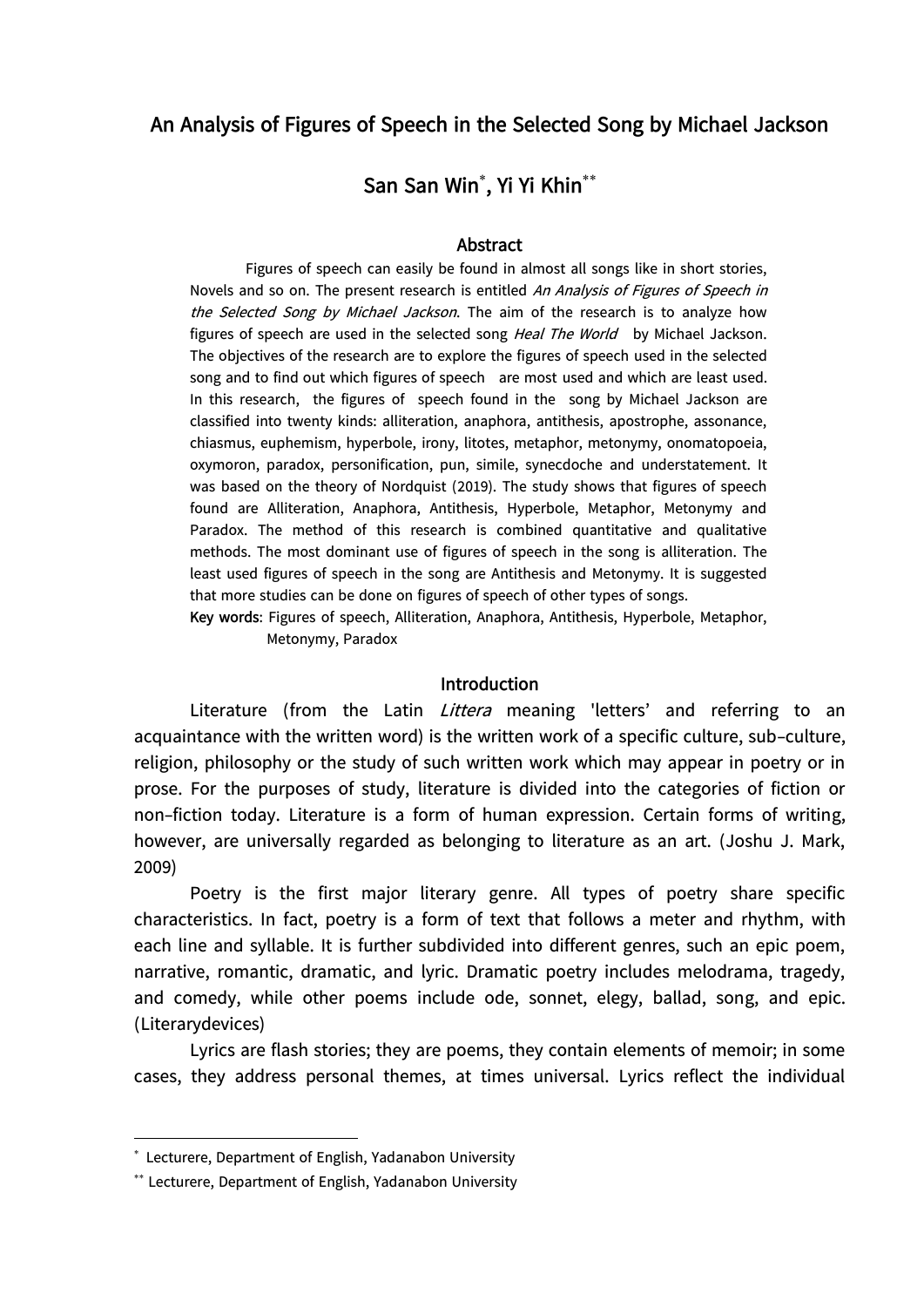journey or cultural observations of the songwriter. They are a serious art form. (Gerri George)

Song is a musical piece with lyric: prose that one can sing. (New World Encyclopedia) Listening song is fun activity, but the listeners cannot get pleasure if they don't understand the figures of speech that commonly found in song. In fact, there is a form of poetry which is made into music called a lyric poem.

A lyric poem is short, highly musical verse that conveys powerful feelings. The poet may use rhyme, meter, or other literary devices to create a song-like quality. Unlike narrative poetry, which chronicles events, lyric poetry doesn't have to tell a story. A lyric poem is a private expression of emotion by a single speaker. (Jackie Craven, 2019) The songwriters or composers usually beautify the language they use by any figurative language, so that the listeners will be more attracted in listening the song.

In this research, the song *Heal The World* by Michael Jackson was chosen as material because his songs are meaningful and enjoyable to be heard. His songs are famous because they give moral lessons and ways of using literary work. The scope of this study is stylistics as method which combines linguistics and literature. Moreover, it contains research questions so that the aim of research could be distinctive more.

What are the figures of speech used in the selected song Heal The World by Michael Jackson? What is the aim of this research?

According to Bose and Sterling (1960), the term 'figure' (Lat. Figura) primarily means the form or shape of an object. Figure of speech is a means of arranging the syntax of language in order to intensify the emotional expressiveness or the imperative force of an utterance. Figures of speech are used in everyday conversation, in journalism, and in literary language, particularly in poetry. In Yadanabon University context, there are very few researches on lyric songs . Therefore, this study is done to fill this gap.

The aim of the research is to analyze how figures of speech are used in the selected songs of Michael Jackson. The objectives of the research are to explore the figures of speech used in the selected song and to find out which figures of speech are most dominant used in the selected song by Michael Jackson.

#### **Literature Review**

This chapter presents profiles of Michael Jackson, the subject matter of the selected songs, theoretical background.

#### **Profile of Singer Michael Jackson**

Michael Joseph Jackson was born on August 29, 1958 in Gary, Indiana, and entertained audiences nearly his entire life. His father, Joe Jackson (no relation to Joe Jackson, also a musician), had been a guitarist, but was forced to give up his musical ambitions following his marriage to Michael's mother Katherine Jackson (née Katherine Esther Scruse). Together, they prodded their growing family's musical interests at home. By the early 1960s, the older boys Jackie, Tito and Jermaine had begun performing around the city; by 1964, Michael and Marlon had joined in.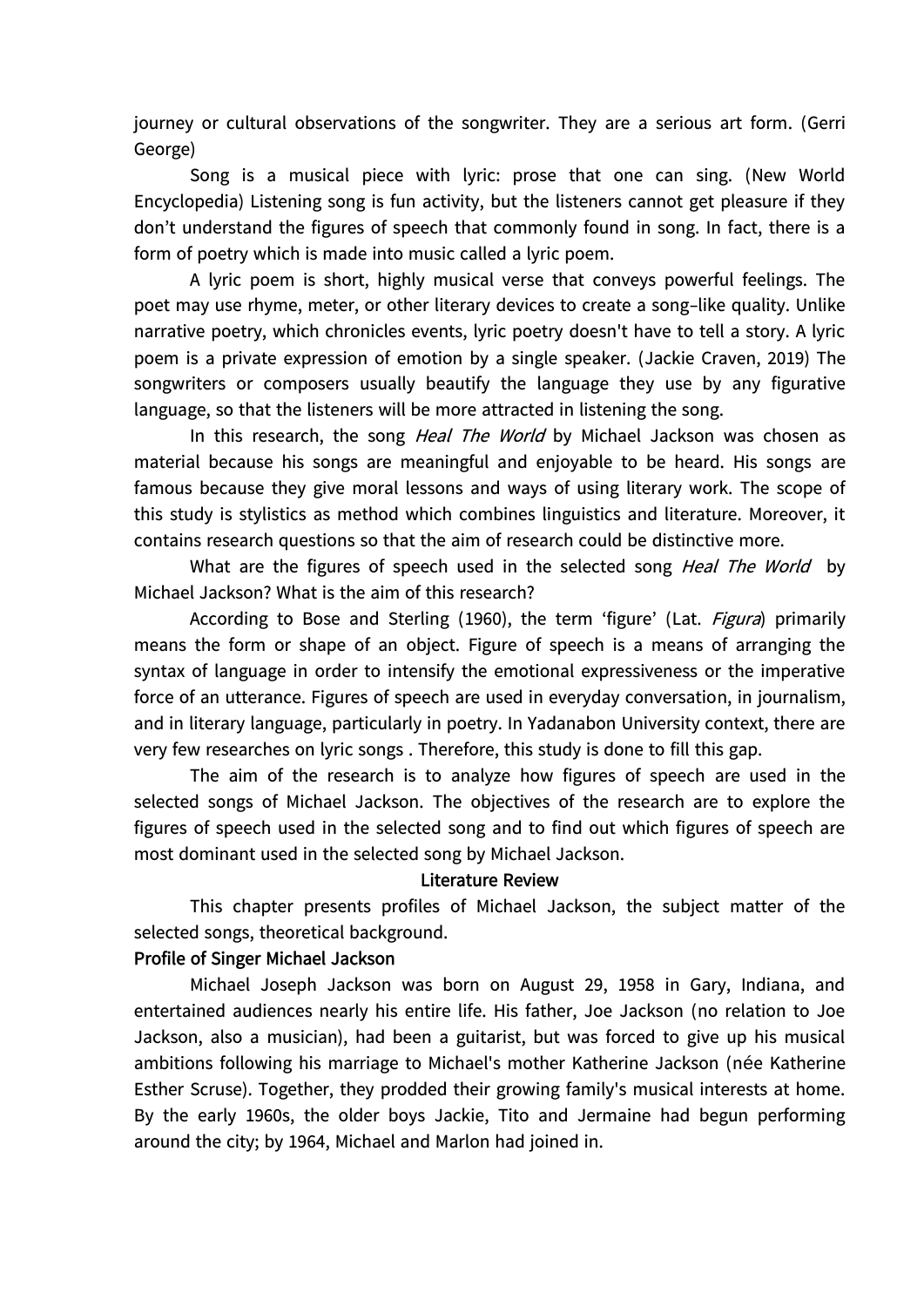A musical prodigy, Michael's singing and dancing talents were amazingly mature, and he soon became the dominant voice and focus of the Jackson 5. An opening act for such soul groups as the O-Jays and James Brown, it was Gladys Knight (not Diana Ross) who officially brought the group to Berry Gordy's attention, and by 1969, the boys were producing back-to-back chart-busting hits as Motown artists ("I Want You Back," "ABC," "Never Can Say Goodbye," "Got to Be There," etc.). As a product of the 1970s, the boys emerged as one of the most accomplished black pop / soul vocal groups in music history, successfully evolving from a group like The Temptations to a disco phenomenon.

Solo success for Michael was inevitable, and by the 1980s, he had become infinitely more popular than his brotherly group. Record sales consistently orbited, culminating in the biggest-selling album of all time, "Thriller" in 1982. A TV natural, he ventured rather uneasily into films, such as playing the Scarecrow in The Wiz (1978), but had much better luck with elaborate music videos.

In the 1990s, the downside as an 1980s pop phenomenon began to rear itself. Michael grew terribly child-like and introverted by his peerless celebrity. A rather timorous, androgynous figure to begin with, his physical appearance began to change drastically, and his behavior grew alarmingly bizarre, making him a consistent target for scandal-making, despite his numerous charitable acts. Two brief marriages -- one to Elvis Presley's daughter Lisa Marie Presley -- were forged and two children produced by his second wife during that time, but the purposes behind them appeared imageoriented.

Michael Jackson died on June 25, 2009 in Los Angeles, California. His passion and artistry as a singer, dancer, writer and businessman were unparalleled, and it is these prodigious talents that will ultimately prevail over the extremely negative aspects of his troubled adult life.

### **The Subject Matter of the Selected Song Heal the World**

Heal The World by Michael Jackson is about being more considerate of others who are less fortunate in the world. The message this song is sending is that we need to consider others' lives, which are in great danger or people in poverty around the world. It shows how powerful one gesture of kindness really is and how someone can change the world and make it an enjoyable and loving place for everyone across the world. This song is about peace and equality. The message is we should treat each other equally and stop the discrimination, we should understand for others who are less fortunate in the world, who were in great danger or people in poverty around the world. We should stop all the wars to make the world become a peaceful place where we spread love not hate. Everyone can change the world no matter what you are and what you do. This song inspires me to help anyone who needs help.

#### **Theoretical Background**

In the book Elements of English Rhetoric and Prosody, Bose and Sterling (1960) classified seven classes (30 kinds) of figures of speech. Perrine (1991) classified figures of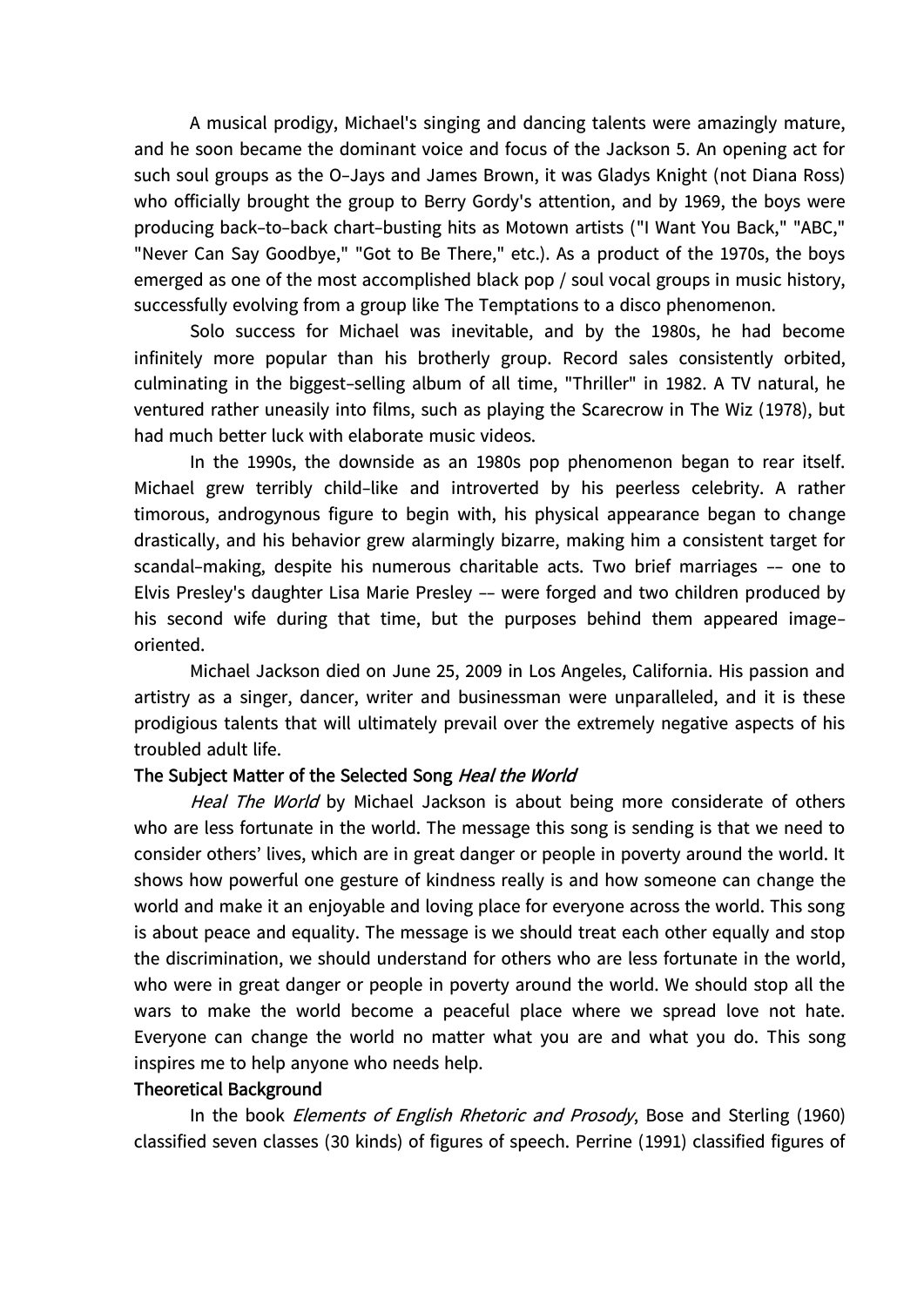speech into seven kinds. And Nordquist (2019) divided figures of speech into 20 kinds. In this research, the researcher uses the theory of Nordquist (2019).

According to the theory of Nordquist (2019), a figure of speech is a rhetorical device that achieves a special effect by using words in a distinctive way. Figures of speech are also known as figures of rhetoric, figures of style, rhetorical figures, figurative language, and schemes. Figurative language is often associated with literature and with poetry in particular. The following rhetorical elements are met with in English literature.

### **1. Alliteration**

The repetition of an initial consonant sound is called alliteration.

Example: She sells seashells by the seashore.

## **2. Anaphora**

An anaphora is the repetition of the same word or phrase at the beginning of successive clauses or verses.

Example: Unfortunately, I was in the wrong place at the wrong time on the wrong day.

## **3. Antithesis**

An antithesis is the juxtaposition of contrasting ideas in balanced phrases.

Example: As Abraham Lincoln said, "Folks who have no vices have very few virtues."

## **4. Apostrophe**

An apostrophe is the directly addressing a nonexistent person or an inanimate object as though it were a living being.

Example: "Oh, you stupid car, you never work when I need you to," Bert sighed.

## **5. Assonance**

The identity or similarity in sound between internal vowels in neighboring words is called assonance.

Example: How now, brown cow?

### **6. Chiasmus**

A verbal pattern in which the second half of an expression is balanced against the first but with the parts reversed is called chiasmus.

Example: The famous chef said people should live to eat, not eat to live.

## **7. Euphemism**

Euphemism is the substitution of an inoffensive term for one considered offensively explicit.

Example: "We're teaching our toddler how to go potty," Bob said.

## **8. Hyperbole**

An hyperbole is an extravagant statement; the use of exaggerated terms for the purpose of emphasis or heightened effect.

Example: I have a ton of things to do when I get home.

### **9. Irony**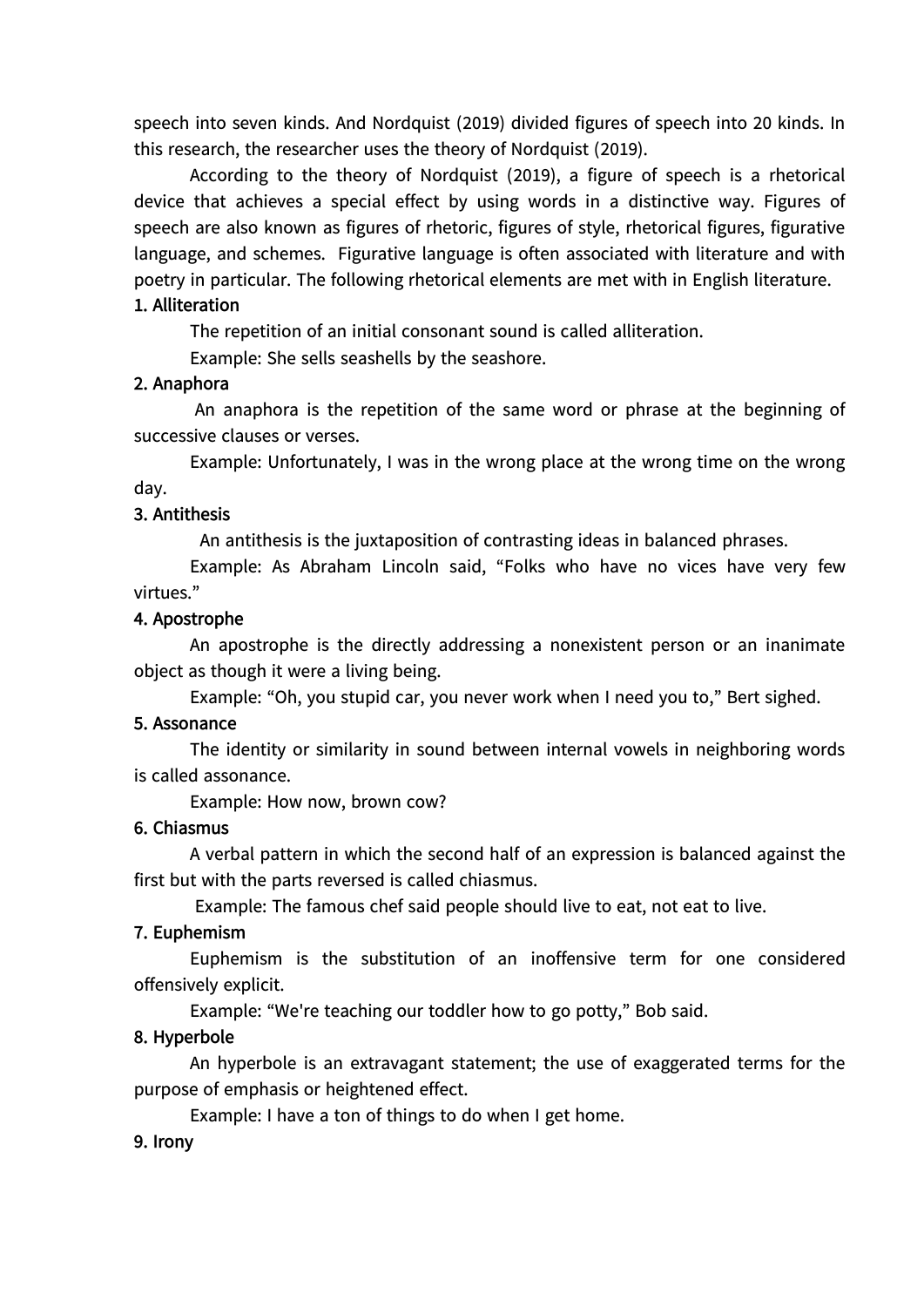An irony is the use of words to convey the opposite of their literal meaning. It is also a statement or situation where the meaning is contradicted by the appearance or presentation of the idea.

Example: Oh, I love spending big bucks," said my dad, a notorious penny pincher.

#### **10. Litotes**

Litotes is a figure of speech consisting of an understatement in which an affirmative is expressed by negating its opposite.

Example: A million dollars is no small chunk of change.

#### **11. Metaphor**

An implied comparison between two dissimilar things that have something in common is called metaphor.

Example: "All the world's a stage."

#### **12. Metonymy**

Metonymy is a figure of speech in which a word or phrase is substituted for another with which it is closely associated; also, the rhetorical strategy of describing something indirectly by referring to things around it.

Example: "That stuffed suit with the briefcase is a poor excuse for a salesman," the manager said angrily.

#### **13. Onomatopoeia**

Onomatopoeia is the use of words that imitate the sounds associated with the objects or actions they refer to.

Example: The clap of thunder went bang and scared my poor dog.

#### **14. Oxymoron**

Oxymoron is a figure of speech in which incongruous or contradictory terms appear side by side.

Example: "He popped the jumbo shrimp in his mouth."

#### **15. Paradox**

A paradox is a statement that appears to contradict itself.

Example: "This is the beginning of the end," said Eeyore, always the pessimist.

#### **16. Personification**

A personification is a figure of speech in which an inanimate object or abstraction is endowed with human qualities or abilities.

Example: That kitchen knife will take a bite out of your hand if you don't handle it safely.

#### **17. Pun**

A pun is a play on words, sometimes on different senses of the same word and sometimes on the similar sense or sound of different words.

Example: Jessie looked up from her breakfast and said, "A boiled egg every morning is hard to beat."

#### **18. Simile**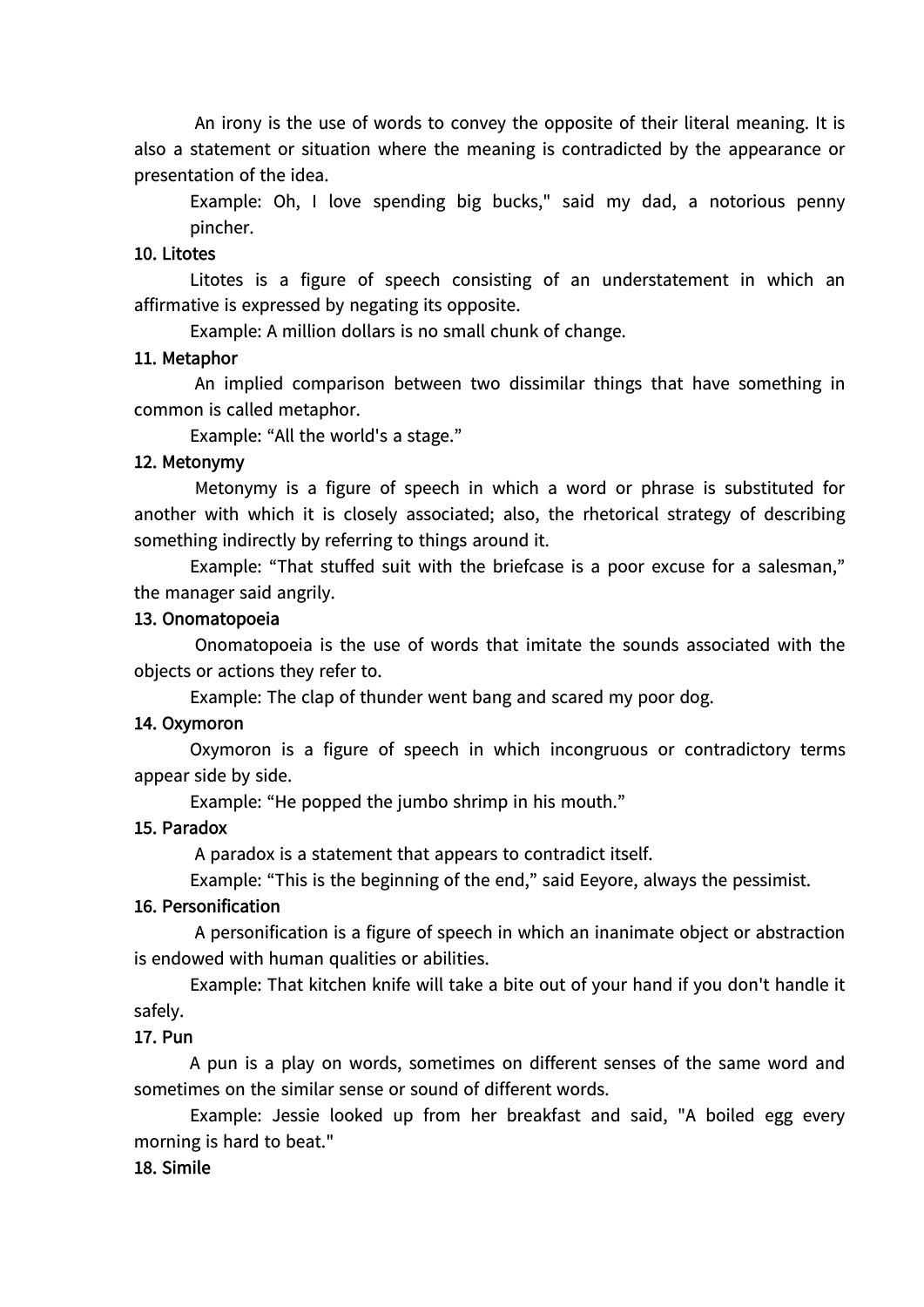A simile is a stated comparison (usually formed with "like" or "as") between two fundamentally dissimilar things that have certain qualities in common.

Example: Roberto was white as a sheet after he walked out of the horror movie.

#### **19. Synecdoche**

A synecdoche is a figure of speech in which a part is used to represent the whole. Example: Tina is learning her ABC's in preschool.

### **20. Understatement**

It is a figure of speech in which a writer or speaker deliberately makes a situation seem less important or serious than it is.

Example: "You could say Babe Ruth was a decent ballplayer," the reporter said with a wink.

### **Research Methodology**

In research methodology the figures of speech found in the song by Michael Jackson are classified into twenty kinds: alliteration, anaphora, antithesis, apostrophe, assonance, chiasmus, euphemism, hyperbole, irony, litotes, metaphor, metonymy, onomatopoeia, oxymoron, paradox, personification, pun, simile, synecdoche and understatement based on the theory of Nordquist (2019). The method of this research is combined quantitative and qualitative methods. This chapter includes two sections: (1) data collection and data analysis and (2) data interpretation. According to the line number of the songs found figures of speech, data are collected and described.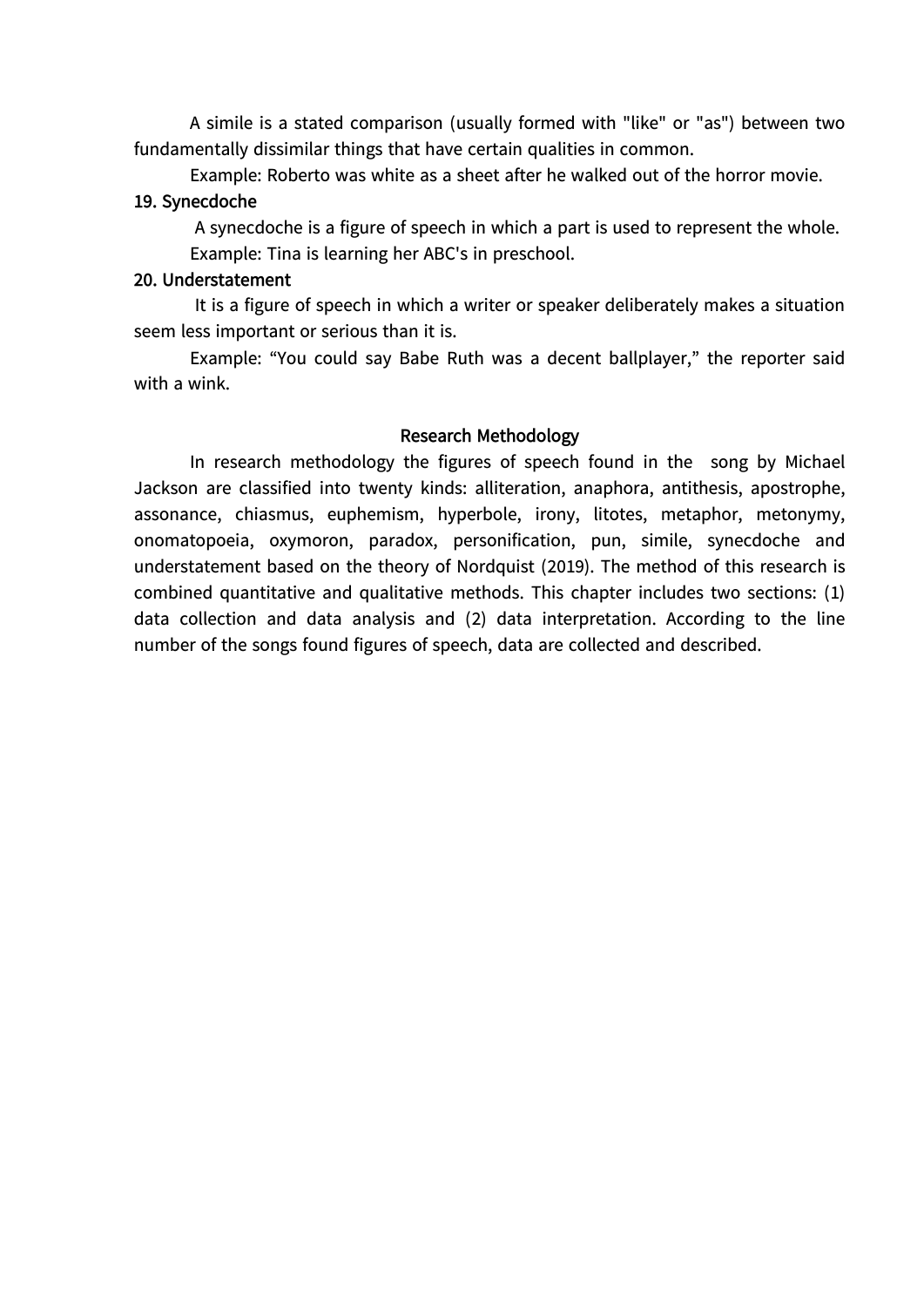#### Data Collection and Data Analysis

According to Nordquist (2019), data are classified into twenty kinds of figures of speech. Total figures of speech in the selected song Heal the World by Michale Jackson are twenty-four. Only lines found figures of speech are presented in it.

Table (1) shows sample data analysis of figures of speech in the selected song of Michael Jackson. The table includes five columns. The first column is serial numbers. The second column shows the lines' numbers from the song. The third column reveals the lines of the song. Then the fourth column is figures of speech. And the last is remark column. The following coding systems are used in analyzing figures of speech.

| Alliteration | $= AI$ | Metonymy        | $= Mt$ |
|--------------|--------|-----------------|--------|
| Anaphora     | $= An$ | Onomatopoeia    | $=$ On |
| Antithesis   | $= At$ | Oxymoron        | $= 0x$ |
| Apostrophe   | $=$ Ap | Paradox         | $= Pa$ |
| Assonance    | $= As$ | Personification | $= Pe$ |
| Chiasmus     | $=$ Ch | Pun             | $= Pu$ |
| Euphemism    | $=$ Eu | Simile          | $=$ Si |
| Hyperbole    | $=$ Hb | Synecdoche      | $= Sy$ |
| Irony        | $=$ Ir | Understatement  | $=$ Un |
| Litotes      | $= Li$ | Repetition      | $=$ Rp |
| Metaphor     | $= Me$ | Rhyme           | $=$ Rh |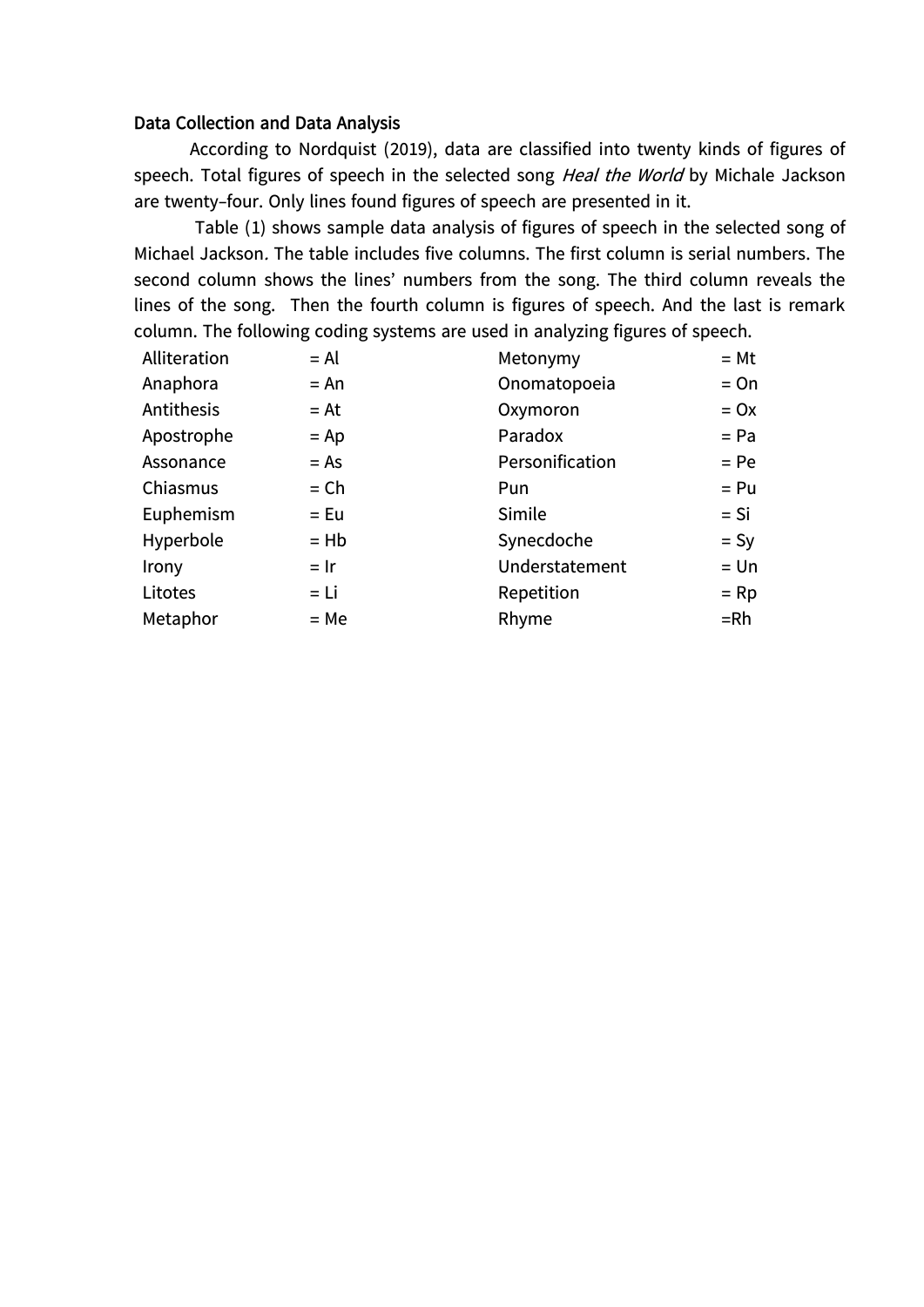| Sr.            | Line. | Lines of Song                     |    | Figures of Speech |        |    |                 |  |         |    |     | Remark                     |   |                        |    |         |    |         |                                      |
|----------------|-------|-----------------------------------|----|-------------------|--------|----|-----------------|--|---------|----|-----|----------------------------|---|------------------------|----|---------|----|---------|--------------------------------------|
| No             | No    |                                   | Al | An $ $            | At $ $ | Ap | As <sub>1</sub> |  | ch   Eu | Hb | lr. |                            |   | Li   Me   Mt   On   Ox | Pa | Pe   Pu | Si | $Sy$ Un |                                      |
|                | 9     | There are ways to get<br>there    |    | V                 |        |    |                 |  |         |    |     |                            |   |                        |    |         |    |         | Repetition of same word<br>in a line |
| $\overline{2}$ | 13    | Heal the world                    |    |                   |        |    |                 |  |         |    |     | $\boldsymbol{\mathcal{U}}$ |   |                        |    |         |    |         | An implied comparison                |
| 3              | 15    | For you and for me                |    | V                 |        |    |                 |  |         |    |     |                            |   |                        |    |         |    |         | Repetition of same word<br>in a line |
| 4              | 16    | And the entire human<br>race      |    |                   |        |    |                 |  |         |    |     | V                          |   |                        |    |         |    |         | An implied comparison                |
| 5              | 20    | For you and for me                |    | V                 |        |    |                 |  |         |    |     |                            |   |                        |    |         |    |         | Repetition of same word<br>in a line |
| 6              | 21    | If you want to know<br>why        | V  |                   |        |    |                 |  |         |    |     |                            |   |                        |    |         |    |         | repetition of "w" sound              |
| 7              | 24    | It only cares of joyful<br>giving |    |                   |        |    |                 |  |         |    |     |                            | V |                        |    |         |    |         | Substituted<br>phrase                |
| 8              | 25    | If we try we shall see            |    | v                 |        |    |                 |  |         |    |     |                            |   |                        |    |         |    |         | Repetition of same word<br>in a line |

## **Table 1: Sample Analysis of Figures of Speech in the Song Heal the World by Michael Jackson**

In analyzing figures of speech in the selected song of Michael Jackson, it can be found Alliteration, Anaphora, Antithesis, Hyperbole, Metaphor, Metonymy and Paradox in the song Heal the World and did not find the rest.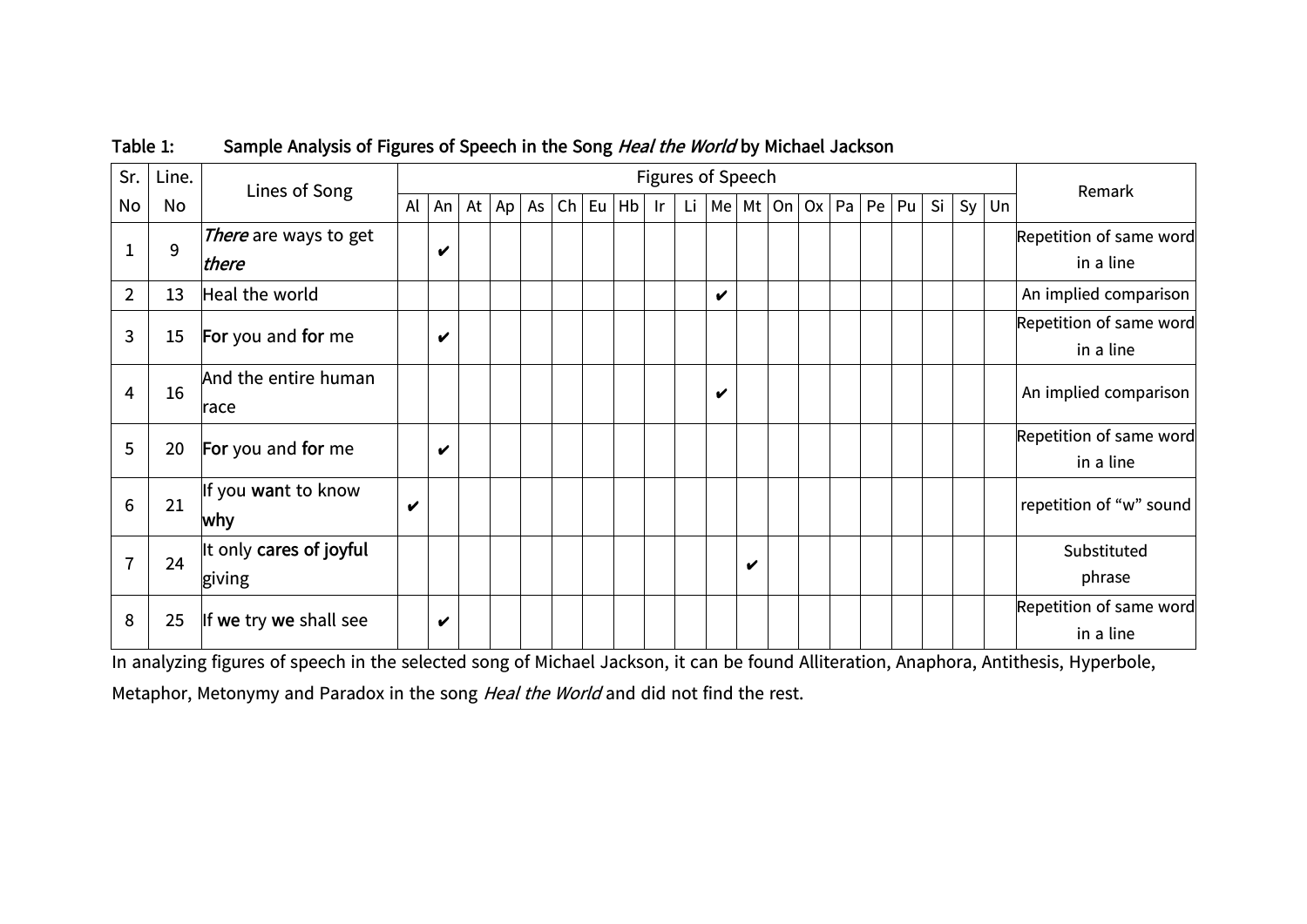### **Data Interpretation**

In this research, figures of speech found in the song *Heal The World* are identified and classified into twenty kinds by using theory of Nordquist(2019).There are only seven kinds of figures of speech found in it. They are Alliteration, Anaphora, Antithesis, Hyperbole, Metaphor, Metonymy and Paradox. Figures of speech in the selected song Heal The World has been mentioned and some interpretations of the data are presented as examples.

### **(1) Alliteration**

If you want to know why ( Line No.21)

This line is alliteration because of the repetition of an initial consonant "w" sound.

### **(2) Anaphora**

There are ways to get there ( Line No.9 )

This line is anaphora because of using the same word 'there' at the beginning of successive clause.

### **(3) Antithesis**

We stop existing and start living ( Line No.28 )

This line is antithesis because it is used contrasting ideas in balanced phrases: stop existing and start living.

### **(4) Hyperbole**

This world is heavenly ( Line No.40 )

It is hyperbole because the word "heavenly" is used in an extravagant statement for the purpose of emphasis to the word "world".

### **(5) Metaphor**

Heal the World: ( Line.No.13 )

It's an implied comparison between two similar things.

It shows how powerful one heal the poor in great danger around the world.

### **(6) Metonymy**

It only cares of joyful giving ( Line No.24 )

This line is metonymy because the phrase "cares of joyful giving" is indirectly described as a substitution of "heal the world".

### **(7) Paradox**

Together we cry happy tears. ( Line No.46 )

It is paradox because the words 'happy' and 'tears' are stated as contradicted statement in the song.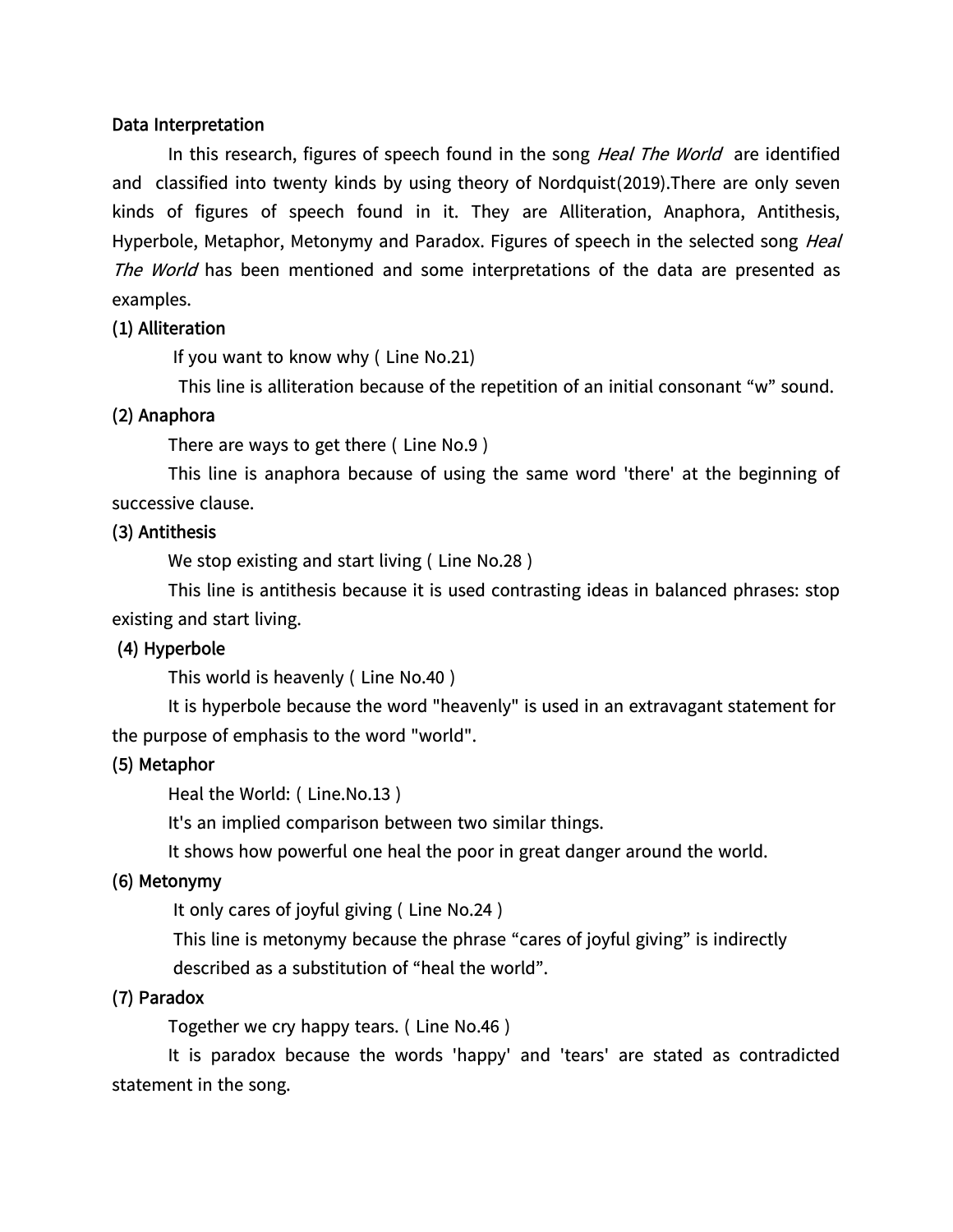## **Findings and Discussion**

This chapter describes findings from the analysis of figures of speech in the selected song Heal The World by Michael Jackson. The following table shows the frequency and percentage of figures of speech found in the selected song Heal The World.

Table (2) Frequency and percentage of Figures of Speech found in the selected song *Heal* The World.

| Sr. No | Kinds                                | Αı | An | At | Hb                | Me | Mt    | Pa       | Total |
|--------|--------------------------------------|----|----|----|-------------------|----|-------|----------|-------|
|        | Frequency                            |    |    |    |                   |    |       |          | 24    |
|        | Percentage   33.33%   20.83%   4.17% |    |    |    | $ 16.67\% 12.5\%$ |    | 4.17% | $8.33\%$ | 100%  |

Table (2) shows the frequency and percentage of figures of speech in the selected song Heal The World. It can be found Alliteration is the most dominant used in the selected song having 8 findings (33.33%).

The second dominant of figures of speech used in the selected song Heal The World are Anaphora with 5 findings (20.83%). The least dominant of figures of speech used in the selected song *Heal The World* are Antithesis and Metonymy with only finding (4.17%) each.



These results are shown in the following pie chart.

Figure (1). The percentage of figures of speech found in the song Heal The World.

As a result of analyzing figures of speech in the selected songs by Michael Jackson according to the Nordquist (2019) theory, these findings lead the listeners and readers to realize that uses of figures of speech can help them to understand the underlying meanings and themes of the songs. Moreover, the tune of songs can attract listeners to feel meanings of songs and listen songs. Therefore, knowledge of figures of speech is very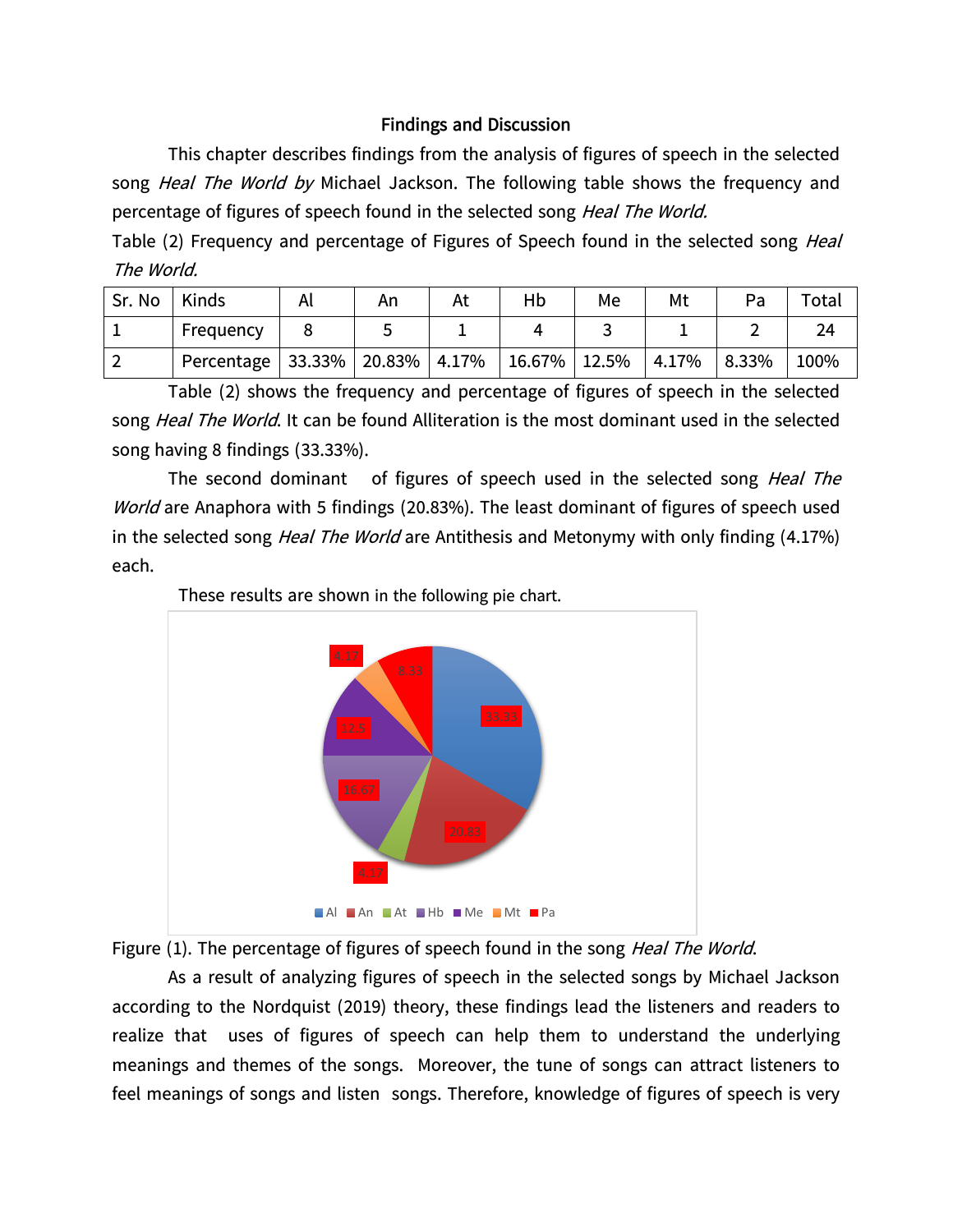invaluable to comprehend not only the hidden meanings of songs but also some literature. If only listeners comprehend songs' meanings very well, those songs can make listeners or readers enjoy, appreciate and feel deeply as if they themselves experience and feel. Furthermore, the studying of figures of speech can also provide information and can make the listeners' or the reader's ability to understand coherence of a literary piece of work and how the use of figures of speech can make songs and other written texts more attractive and more meaningful.

#### **Conclusion**

The aim of this research is to analyze how figures of speech are used in the selected song *Heal The World*. The research analyzes the figures of speech found in the selected song due to the theory of Nordquist (2019). Nordquist classified twenty kinds of figure of speech namely: alliteration, anaphora, antithesis, apostrophe, assonance, chiasmus, euphemism, hyperbole, irony, litotes, metaphor, metonymy, onomatopoeia, oxymoron, paradox, personification, pun, simile, synecdoche and understatement. There are only seven kinds of figure of speech found in the research.

Total figures of speech in the selected song Heal The World by Michael Jackson are twenty-four. The most dominant used of figures of speech in the selected song is Alliteration. The least dominant used of figures of speech in the selected song *Heal The* World are Antithesis and Metonymy. Then, the present research may give satisfaction to readers. It can also be found very interestingly that the selected song has the meaning; desire to give help. Moreover, the findings highlight that the readers should have knowledge of figures of speech. If not, the readers cannot understand the hidden meaning of songs definitely and completely. It is believed that this research will help readers to get useful information and enrich their knowledge about various types of figures of speech. The study of figures of speech makes the audience appreciate songs satisfyingly. The results of this research may be used as a reference for future researches. It is suggested that more studies can be done on figures of speech on other genres of songs.

#### **Acknowledgements**

We are highly grateful to Dr. Si Si Khin, Prorector of Yadanabon University, for her kind permission to carry out this paper. We would like to express our thanks to Dr.Tint Moe Thuzar, Prorector of Yadanabon University, for her encouragement to perform this research. We are deeply indebted to professor, Dr. Pa Pa Sein, Head of Department of English, Yadanabon university, for her valuable guidance. We would also like to present our thanks to Dr. Lai Lai Wai, professor, Department of English, Yadanabon University for giving valuable suggestions kindly.